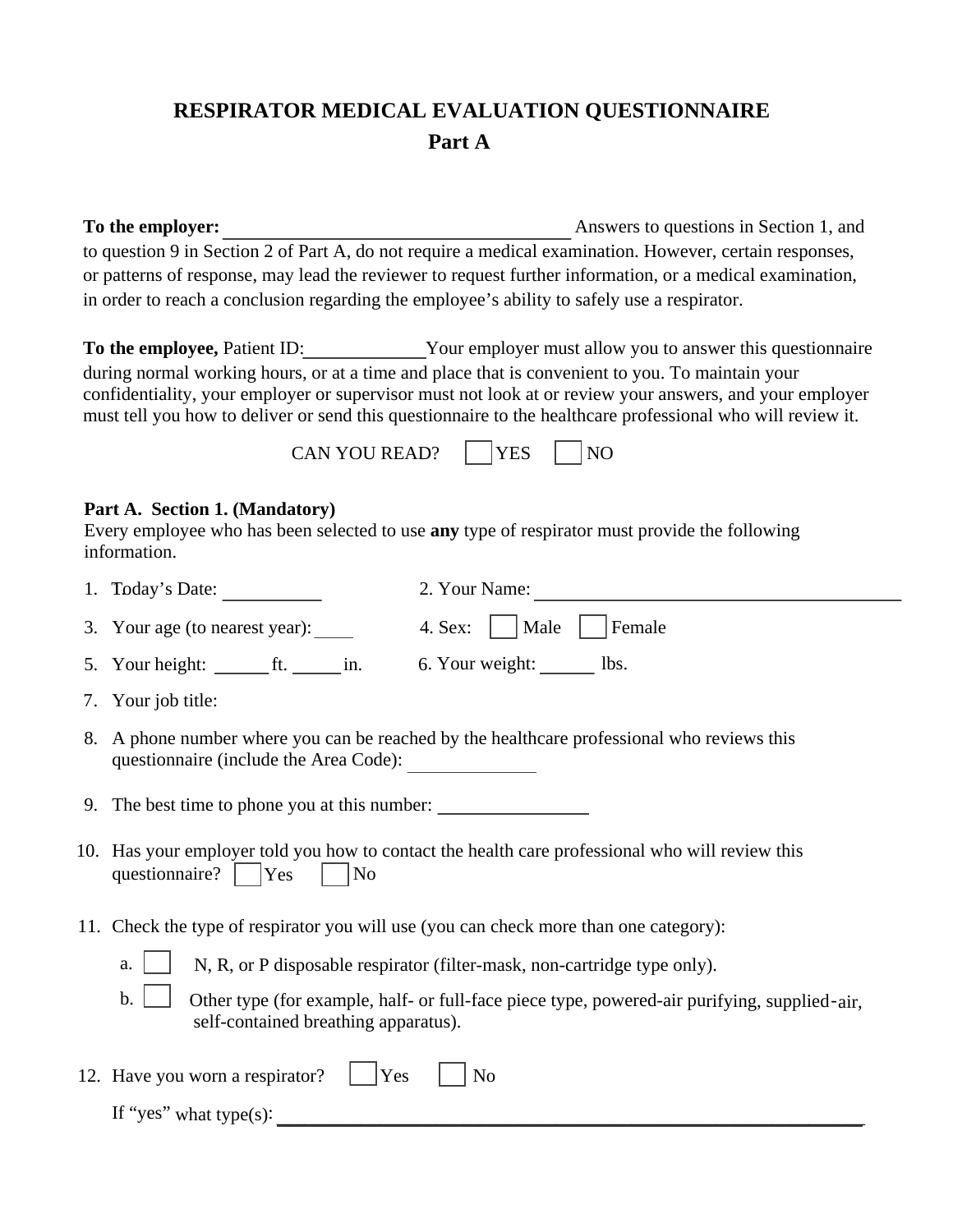## **Part A. Section 2. (Mandatory)**

Every employee who has been selected to use **any** type of respirator must answer questions 1 through 9 below.

- 1. Do you currently smoke tobacco, or have you smoked tobacco in the last month?
- 2. Have you ever had any of the following conditions?
	- a. Seizures (fits):
	- b. Diabetes (sugar disease):
	- c. Allergic reactions that interfere with your breathing:
	- d. Claustrophobia (fear of closed-in places):
	- e. Trouble smelling odors:
- 3. Have you ever had any of the following pulmonary or lung problems?
	- a. Asbestosis:
	- b. Asthma:
	- c. Chronic bronchitis:
	- d. Emphysema:
	- e. Pneumonia:
	- f. Tuberculosis:
	- g. Silicosis:
	- h. Pneumothorax (collapsed lung):
	- i. Lung cancer:
	- j. Broken ribs:
	- k. Any chest injuries or surgeries:
	- l. Any other lung problem that you've been told about:
- 4. Do you currently have any of the following symptoms of pulmonary or lung illness?
	- a. Shortness of breath:
	- b. Shortness of breath when walking fast on level ground or walking up a slight hill or incline:
	- c. Shortness of breath when walking with other people at an ordinary pace or level ground:
	- d. Have to stop for breath when walking at your own pace on level ground:
	- e. Shortness of breath when washing or dressing yourself:
	- f. Shortness of breath that interferes with your job:
	- g. Coughing that produces phlegm (thick sputum):
	- h. Coughing that wakes you early in the morning:
	- i. Coughing that occurs mostly when you are lying down:
	- j. Coughing up blood in the last month:
	- k. Wheezing:
	- l. Wheezing that interferes with your job:
	- m. Chest pain when you breathe deeply:
	- n. Any other symptoms that you think may be related to lung problems:







| ۰ |        |
|---|--------|
|   | _      |
| - | _      |
|   | =<br>۰ |
|   |        |
|   |        |
| ۰ |        |
|   | ∸      |
|   |        |
|   |        |
|   |        |

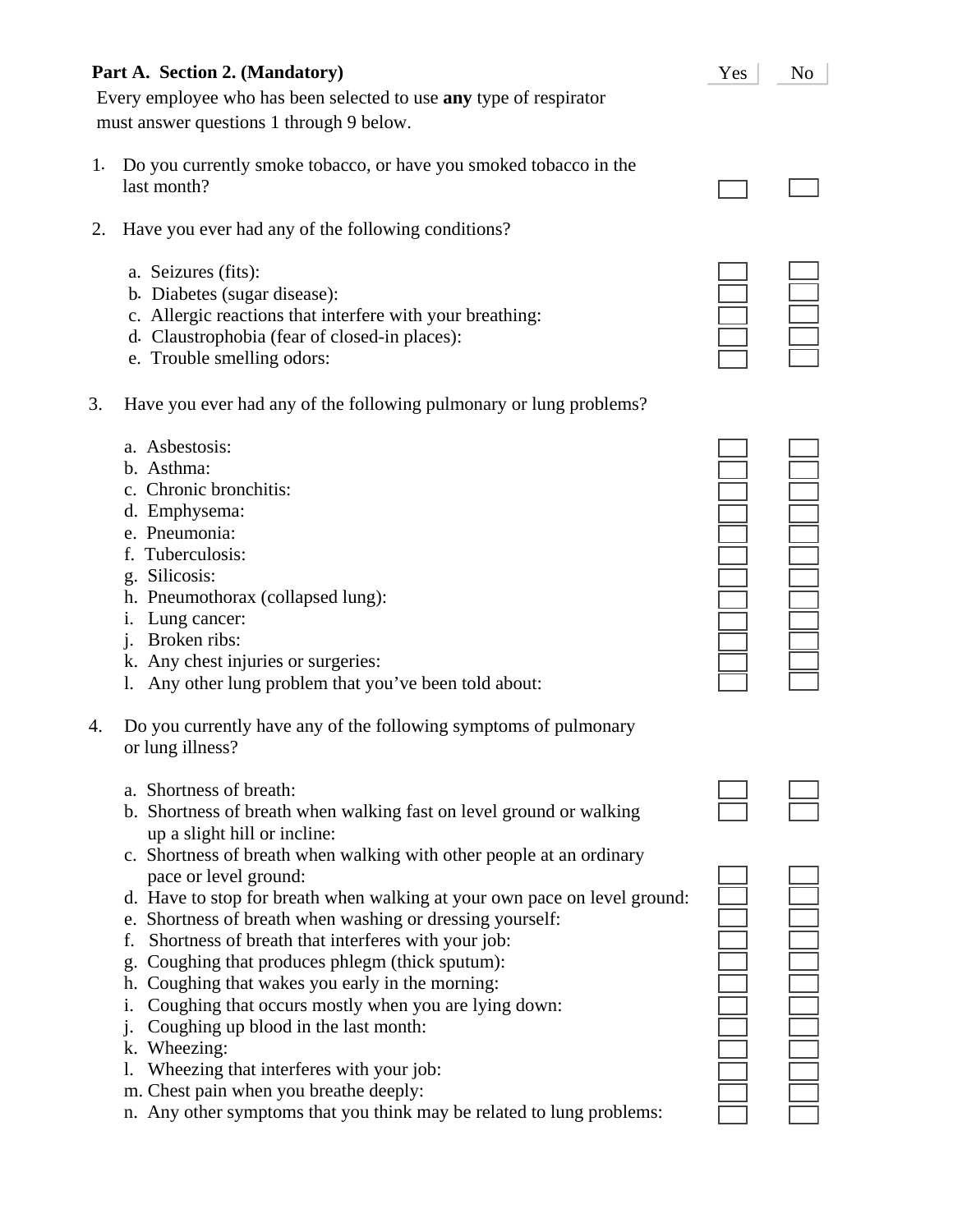## **Part A. Section 2. (Mandatory) (Continued)**

|    |                                                                                                                                                                                                                                                                                                                                                                                                                                     | Yes | N <sub>o</sub> |
|----|-------------------------------------------------------------------------------------------------------------------------------------------------------------------------------------------------------------------------------------------------------------------------------------------------------------------------------------------------------------------------------------------------------------------------------------|-----|----------------|
| 5. | Have you ever had any of the following cardiovascular or heart problems?                                                                                                                                                                                                                                                                                                                                                            |     |                |
|    | a. Heart attack:<br>b. Stroke:<br>c. Angina:<br>d. Heart failure:<br>e. Swelling in your legs or feet (not caused by walking):<br>f. Heart arrhythmia (heart beating irregularly):<br>g. High blood pressure:<br>h. Any other heart problem that you've been told about:                                                                                                                                                            |     |                |
| 6. | Have you ever had any of the following cardiovascular or heart problems?                                                                                                                                                                                                                                                                                                                                                            |     |                |
|    | a. Frequent pain or tightness in your chest:<br>b. Pain or tightness in your chest during physical activity:<br>c. Pain or tightness in your chest that interferes with your job:<br>d. In the past two years, have you noticed your heart skipping or missing a<br>beat:<br>e. Heartburn or indigestion that is not related to eating:<br>f. Any other symptoms that you think may be related to heart or circulation<br>problems: |     |                |
| 7. | Do you currently take medication for any of the following problems?                                                                                                                                                                                                                                                                                                                                                                 |     |                |
|    | a. Breathing or lung problems:<br>b. Heart trouble:<br>c. Blood pressure:<br>d. Seizures (fits):                                                                                                                                                                                                                                                                                                                                    |     |                |
| 8. | If you've used a respirator, have you ever had any of the following<br>problems?                                                                                                                                                                                                                                                                                                                                                    |     |                |
|    | a. Eye irritation:                                                                                                                                                                                                                                                                                                                                                                                                                  |     |                |

- b. Skin allergies or rashes:
- c. Anxiety:
- d. General weakness or fatigue:
- e. Any other problem that interferes with your use of a respirator:
- 9. Would you like to talk to the healthcare professional who will review this questionnaire about your answers to this questionnaire?

| ________   | ____<br>________ |
|------------|------------------|
| ______     | __               |
| __<br>____ | __<br>____       |
| ____       | _____            |